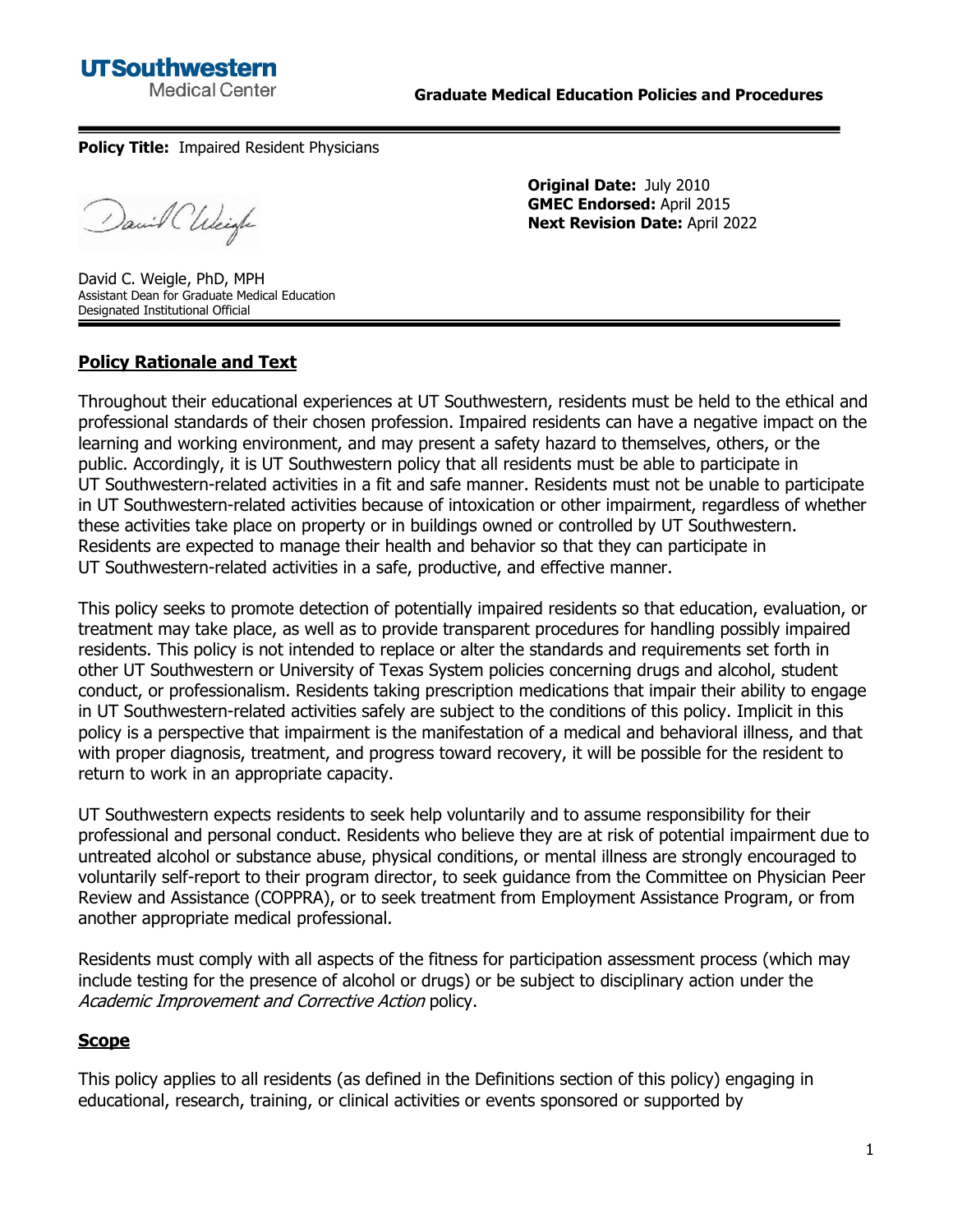**Medical Center** 

UT Southwestern, regardless of whether the activities or events take place on property or in buildings owned or controlled by UT Southwestern.

# **Procedures**

# **Procedures for Reporting Concerns about Fitness for Participation**

Faculty, staff, residents or students whose observations lead them to question a resident's fitness for participation in UT Southwestern-related activities should immediately contact the resident's program director or the Designated Institutional Official (DIO) to report their observations. Behaviors that might indicate a need to evaluate a resident for potential intoxication or impairment include (without limitation):

- **·** unexplained tardiness or absenteeism;
- uncontrolled angry outbursts, poor impulse control, or unprofessional behavior;
- unexplained decline in academic performance;
- legal difficulties (e.g., an arrest for driving while intoxicated, etc.);
- changes or problems with dexterity, coordination, memory, alertness, vision, hearing, or speech;
- detectable odor of alcohol or slurred speech; or
- lack of interest in activities (or other symptoms of depression).

Reports to the program director and/or DIO should be documented in writing, if possible, and should detail all observations of the resident's conduct or behavior that the observer believes indicate intoxication or impairment.

Faculty, staff, or the program director should immediately contact the UT Southwestern Police Department if: (a) there is evidence a crime may have been committed; (b) a resident has threatened harm to self or others; or (c) a resident is behaving in a way that presents an immediate threat to self or others. The program director may proceed with appropriate action under this policy or under any other applicable UT Southwestern policies, including without limitation interim disciplinary action under the Academic Improvement and Corrective Action policy, after any immediate safety issues have been addressed, and without waiting for the outcome of any police investigation or other criminal or civil action.

Upon receipt of a report that a resident may be intoxicated or impaired, the resident's program director will conduct such an inquiry as necessary to validate the report. If the program director concludes there is a reasonable basis to believe the resident is intoxicated or impaired, the program director will:

- 1. Immediately remove the resident from participation in UT Southwestern-related activities;
- 2. Immediately notify the DIO of the reported details, the results of his/her inquiry, and the action taken;
- 3. Promptly notify the resident in writing of the report received, the observations made, and the results of the program director's inquiry;
- 4. Permit the resident an opportunity to respond and explain the appearance of intoxication or impairment;
- 5. Document the observed behaviors, the resident's response, and any other relevant information;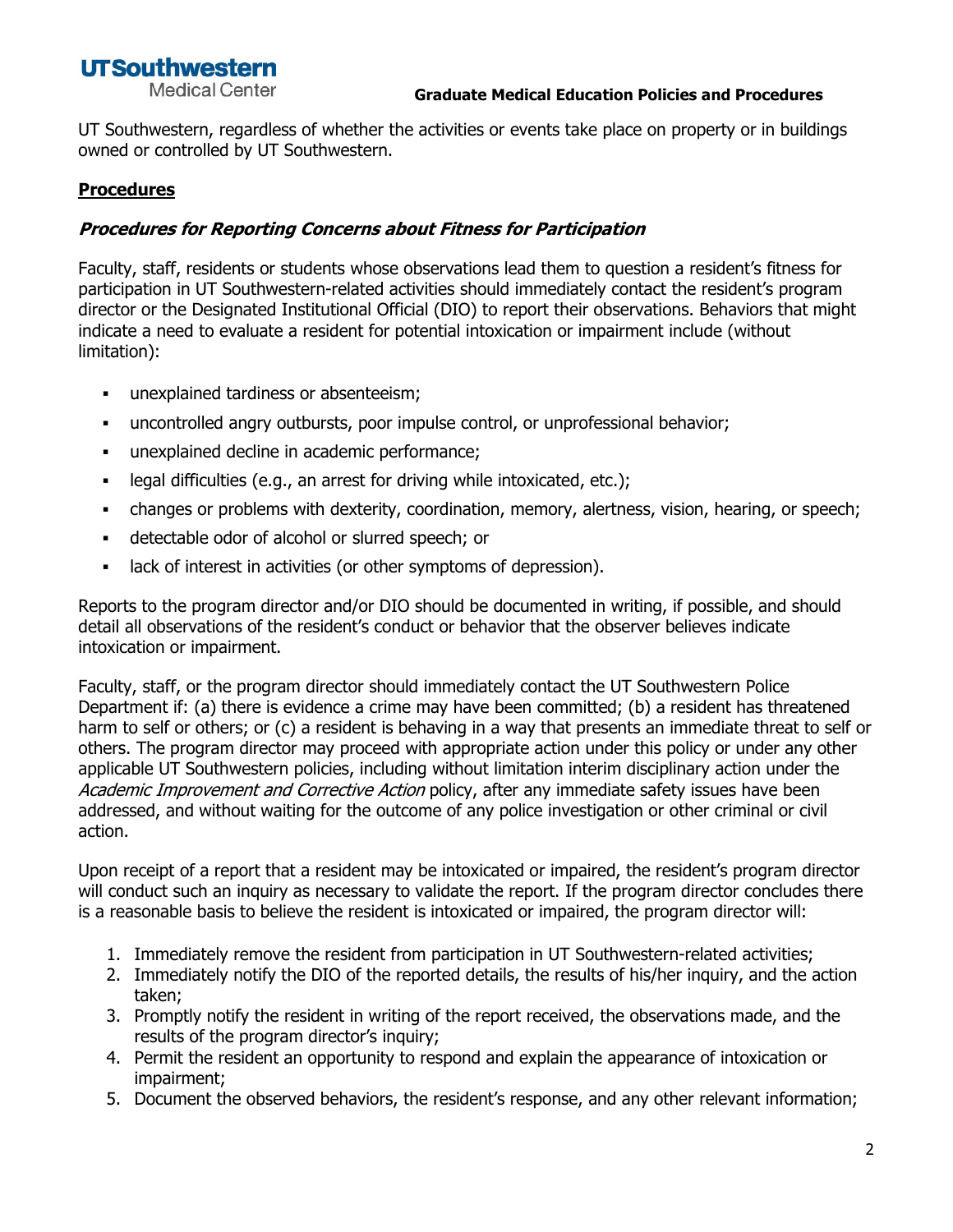**Medical Center** 

#### **Graduate Medical Education Policies and Procedures**

- 6. Contact the Committee on Physician Peer Review and Assistance (COPPRA) for guidance regarding a course of action, which may include immediate assessment by COPPRA, further evaluation at a later time by COPPRA, referral to Occupational Health, assessment by other appropriate healthcare professionals, and/or transporting the resident home; and
- 7. Consult with the DIO to determine whether external reporting, such as to the Texas Medical Board, is required.

If transportation home is recommended, the program director will make arrangements for transportation (e.g., a local relative or emergency contact of the resident). If such transportation is not possible or the resident refuses assistance, the program director should contact the UT Southwestern Police Department. The resident should not drive, nor should faculty, staff, or fellow residents transport the resident (unless previously identified in writing as an emergency contact).

The resident will not be allowed to return to participation in UT Southwestern-related activities until all aspects of the fitness for participation evaluation are completed. Either the medical director of COPPRA or the resident's treating healthcare professional must medically release the resident before the resident can return to participation in UT Southwestern-related activities. If a resident is referred to the COPPRA as a part of the fitness for participation evaluation, that resident may be required to satisfy certain directives set by COPPRA as a condition of continued participation in UT Southwestern-related activities.

# **Procedures for Drug or Alcohol Testing**

If the resident's appearance, behavior, or other evidence reasonably indicates the resident is not fit for participation in UT Southwestern-related activities due to intoxication or impairment from substance use, the program director may require the resident to pass drug or alcohol testing before being allowed to return to participation in UT Southwestern-related activities. Residents referred for drug or alcohol testing must sign a consent authorizing the release of the testing results to the program director. Residents who fail to report for testing, who refuse testing, or who decline to authorize the release of their results may be subject to disciplinary action in accordance with the Academic Improvement and Corrective Action policy.

All drug screens and alcohol testing will be completed in accordance with the U.S. Department of Health and Human Services Substance Abuse and Mental Health Services Administration (SAMHSA) drug-testing guidelines. Any testing conducted pursuant to this policy will be done at the expense of UT Southwestern.

Positive test results may result in additional action under this or other UT Southwestern or UT System policies. Test results will not be used for any law enforcement purposes.

#### Procedures for Referral to the Committee on Physician Peer Review and Assistance

Based on the resident's appearance, behavior, or other evidence, the program director or DIO may refer the impaired resident to the Committee on Physician Peer Review and Assistance (COPPRA)). The COPPRA was established to encourage and facilitate recognition, intervention, treatment, and rehabilitation of physicians who may be impaired due to the use or abuse of alcohol or controlled substances, or due to the presence of a physical or behavioral illness.

Individuals who are referred to the COPPRA may be required to satisfy certain directives set by the COPPRA as a condition of continued participation in UT Southwestern-related activities. Requirements set by the COPPRA may include but are not limited to: referral for evaluation or treatment by an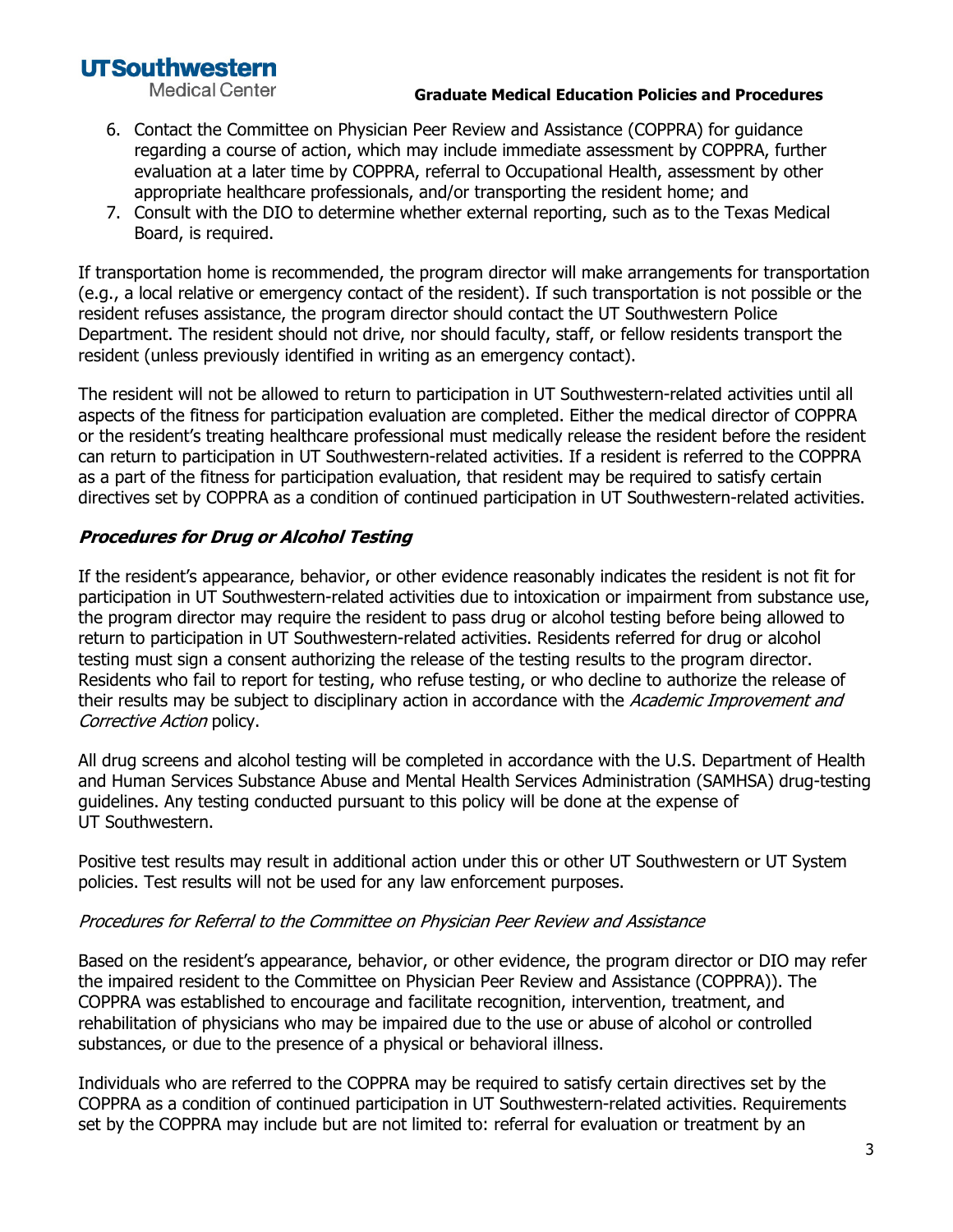**Medical Center** 

#### **Graduate Medical Education Policies and Procedures**

appropriate health care professional; leave of absence to participate in a treatment program; or ongoing monitoring, which may include additional drug screening. The impaired resident is solely responsible for all out-of-pocket expenses associated with compliance.

All COPPRA actions and proceedings are confidential. The COPPRA may periodically report information to the program director regarding the resident's compliance, progress, and fitness for continued participation in UT Southwestern-related activities. Residents who fail to report to the COPPRA as directed by the program director or who fail to satisfy any directive or requirement set by the program director may be subject to disciplinary action in accordance the Academic Improvement and Corrective Action policy.

Residents that meet the participation requirements of the Texas Physician Health Program [\(http://www.txphp.state.tx.us/index.html\)](http://www.txphp.state.tx.us/index.html) may choose to participate in that program in addition to or as an alternative to COPPRA.

## **Confidentiality**

All records, files, or other medical, psychiatric, and chemical dependency information, including the results of alcohol or drug testing, are maintained by UT Southwestern as confidential to avoid disclosure to unauthorized persons. All educational records will be maintained in accordance with the Family Educational Rights and Privacy Act (FERPA) and all medical committee and peer review discussions, investigations, deliberations, and documentation will be maintained in accordance with the Texas Medical Practice Act. All records are maintained in accordance with applicable law, UT Southwestern policy, and established records retention requirements.

## **Responsibilities**

The Program Director of the impaired resident's residency will investigate and document reported observations regarding a potentially impaired resident in the manner set forth in this policy; contact the DIO; contact the UT Southwestern Police Department if appropriate; refer the impaired resident to Occupational Health and/or the COPRRA; and take other appropriate actions in the manner authorized by this or other UT Southwestern or UT System policies.

Residents will ensure they are able to participate in all UT Southwestern activities in a fit and safe manner, and are expected to manage their health and behavior so that they can engage in UT Southwestern-related activities in a safe, productive, and effective manner. Impaired residents will satisfy all requirements set forth in this policy and all directives from the resident's program director, DIO, Occupational Health, and the COPPRA.

UT Southwestern Medical Center will conduct all drug screens in accordance with SAMHSA drug-testing guidelines and will maintain all records in a confidential manner, and in accordance with applicable law and UT Southwestern policy.

The Committee on Physician Peer Review and Assistance will encourage and facilitate recognition, intervention, treatment, and rehabilitation of residents with a suspected or confirmed impairment due to the use or abuse of alcohol or illicit drugs, or other physical or behavioral illness.

## **Definitions**